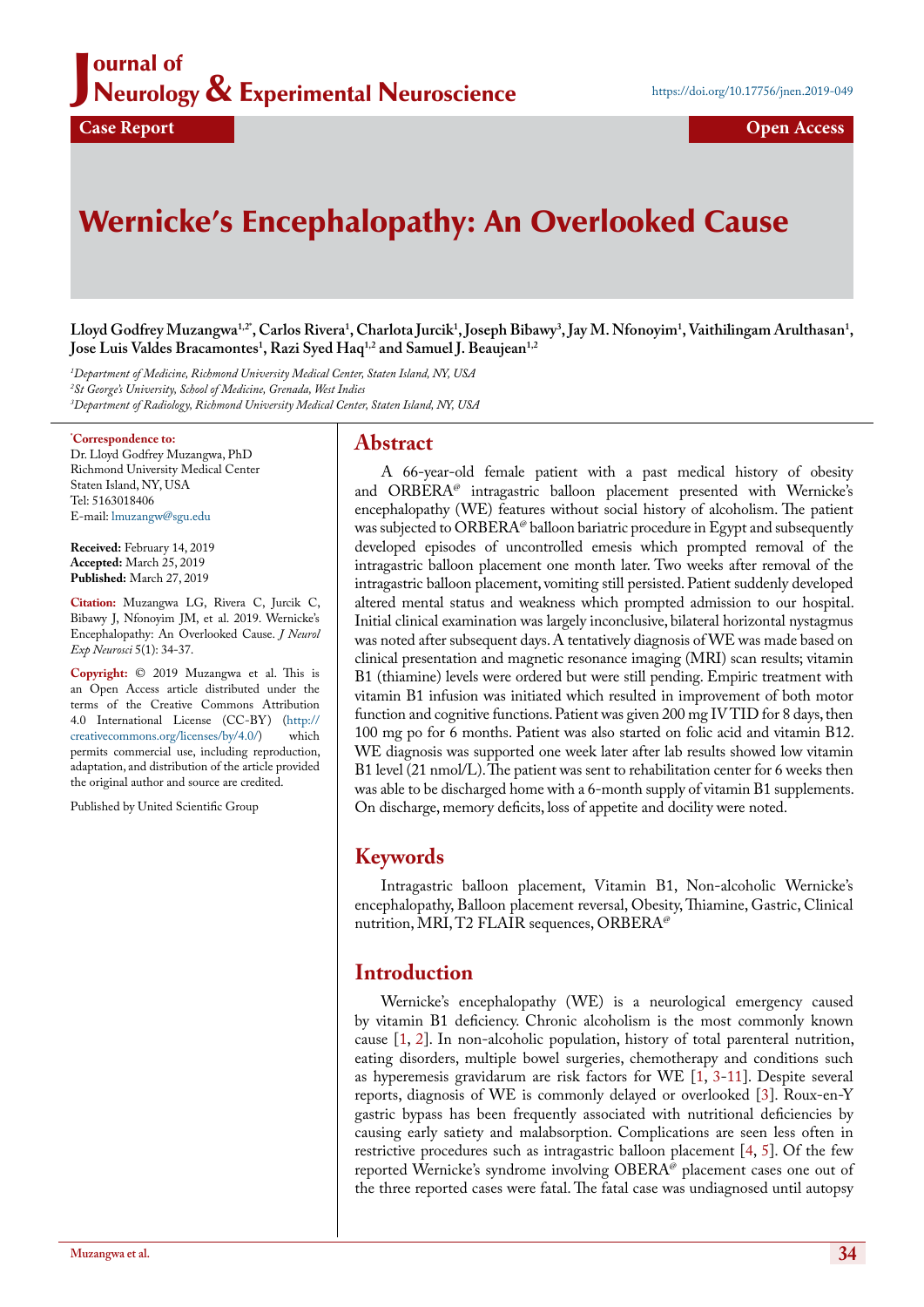report came back [\[6](#page-3-16)] which revealed mammillary body necrosis. Prognosis of WE depends on prompt diagnosis and management [\[7](#page-3-17)]. The estimated mortality rate of WE is close to 20 percent [\[8](#page-3-9)].

## **Case Presentation**

A 66-year-old female with a past medical history of obesity, recent ORBER $A^{\omega}$  intragastric balloon placement in Egypt and status post gastric balloon reversal in USA one-month prior, presented to the ER for intractable vomiting that has been continuous for one month. Since reversal of gastric balloon placement patient presented with recent onset of altered mental status and generalized weakness. A gastric balloon reversal was done a four weeks after its placement in an attempt to alleviate patient's emesis; however, patient's symptoms persisted four weeks after the removal of the device. Patient's BMI decreased from 35 kg/m2 to 26 kg/m2 following the procedure. Family member reported that they previously visited two additional hospitals prior visiting our ER complaining of the same symptoms but her deteriorating mental status and weakness were overlooked. Patient has no significant past history of organic psychiatric disorders or alcohol/drug use.

During the early hospital course, the patient was noted to be minimally verbal, inattentive with depressed affect and difficult to comprehend due to abnormal speech pattern. Patient refused meals stating not being hungry and grimaced on abdominal palpation. The patient later became somnolent and unable to stay awake or follow verbal commands. When awake, patient complained of headache, feeling "sad", severe weakness and fatigue. Urinary incontinence was then reported. On day two, the patient was uncooperative, showing evidence of bilateral horizontal nystagmus, left abducens palsy and unable to perform finger-nose-finger test. Temporal disorientation, further confusion and mild agitation were later witnessed.

No evidence of psychiatry disorder was noted. To rule out other causes, TSH, vitamin B12, folate, LFTs, RPR, ammonia, serum copper, zinc, calcium and phosphate were analyzed and all were within normal limits. At this time, vitamin B1 levels were still pending. Magnesium was slightly elevated (2.6 mg/dL). Lumbar puncture was performed to rule out viral/bacterial meningitis and CSF analysis was unremarkable.

MRI revealed a high signal abnormality within the periaqueductal gray matter of the midbrain and the periventricular gray matter bordering the third ventricle. It also revealed hyper intense signals on T2 and FLAIR sequences involving mammillary bodies along with contrast enhancement and diffusion restriction. These MRI findings can be appreciated in figure 1. On the basis of clinical presentation and MRI findings, diagnosis of WE was confirmed. Patient was started on vitamin B1 and gradually recovered; however, mild amnesia was still noted days after. Vitamin B1 results were obtained eventually: 21 nmol/L (reference range 78- 185 nmol/L) which also further supported our diagnosis. We considered testing pyruvate and transketolase levels; however, results would not modify management of care.

### **Discussion**

The recent increase in the use of bariatric surgery and procedures worldwide has been associated with an increased incidence of WE [\[9](#page-3-6), [10](#page-3-7)]. Of 104 reported cases of WE after bariatric surgery, 84 cases were gastric bypass [[9\]](#page-3-6). Micronutrient deficiencies following gastric bypass were evaluated in 957 patients. A total of 236 (25%) had vitamin B12 deficiency and 11 (1%) had vitamin B1 deficiency. Frequent vomiting was a risk factor for these deficiencies in about 90% of the cases [[9\]](#page-3-6). Continuous vomiting depletes vitamin B1 levels in 3 - 6 weeks. Vitamin B1 deficiency presents with neurologic impairments as in Wernicke's encephalopathy and polyneuropathy [\[11](#page-3-3), [12\]](#page-3-8). Altered levels of Magnesium can be seen in WE since the active form of thiamine: thiamine pyrophosphate, requires Magnesium as a cofactor [\[8](#page-3-9)].

The triad of WE (ophthalmoplegia, ataxia and confusion) is not always present which can interfere with clinicians from accurately making the diagnosis. Triad occurs only in about 30% of cases [\[3](#page-3-2)]. Early symptoms mostly presents as frequent headaches, fatigue, irritability and abdominal discomfort. These symptoms progress to spatial/temporal disorientation, apathy, agitation and hallucination [\[8](#page-3-9)]. Impaired cognition in patients with WE may preclude an accurate initial diagnosis. Fortunately, neuroimaging has improved diagnostic accuracy and also allows differentiation of acute versus chronic stages of WE. MRI specificity is 93% on patients affected with this condition [\[13](#page-3-10)]. Acutely, these lesions can be visualized as increased intensity signal on magnetic resonance imaging which reflects an edematous state in the brain. Affected regions of the brain include the periventricular nuclei, medial vestibular nuclei, abducens nuclei, periaqueductal gray matter, mammillary bodies, hypothalamic nuclei, tectal plate and thalamus. Chronic states reveal mammillary bodies' atrophy, cortical thinning, sulcal widening and ventriculomegaly [[2\]](#page-3-1).

Impaired anterograde amnesia, fatigability, awareness and consciousness, as seen in this case, has been associated with lesions to the mammillary bodies [[8,](#page-3-9) [14\]](#page-3-11) and, the latter, periaqueductal gray matter  $[15]$  $[15]$ ; these anatomical site were hyperintense on MRI. Other symptoms such as conjugate horizontal gaze on physical examination can be explained by hyperintensity located at abducens nuclei [\[16](#page-3-13)]. Periventricular nuclei injuries, again noted on MRI, have been associated with urine incontinence since it is part of the supraspinal brain circuity regulating micturition [\[17](#page-3-14)]. Medial vestibular nuclei injury has been linked to symptoms like ataxia of gait and stance, dizziness and vertigo [\[18](#page-3-15)]. Cranial nerve palsy occurs due to an injury on cranial nerve VI nuclei. Patients are unable to produce a conjugate horizontal gaze on physical examination. Fortunately, abducens function improves shortly after parenteral administration of Thiamine [[16\]](#page-3-13). Mammillary bodies along with the dorsomedial and anterior nuclei of the thalamus play an active role in memory formation. More specifically, lesions in the mammillary bodies have been implicated with anterograde amnesia, fatigability and unawareness [[14\]](#page-3-11). MRI findings along with clinical signs and symptoms provide reliable approach to diagnose WE [[15\]](#page-3-12).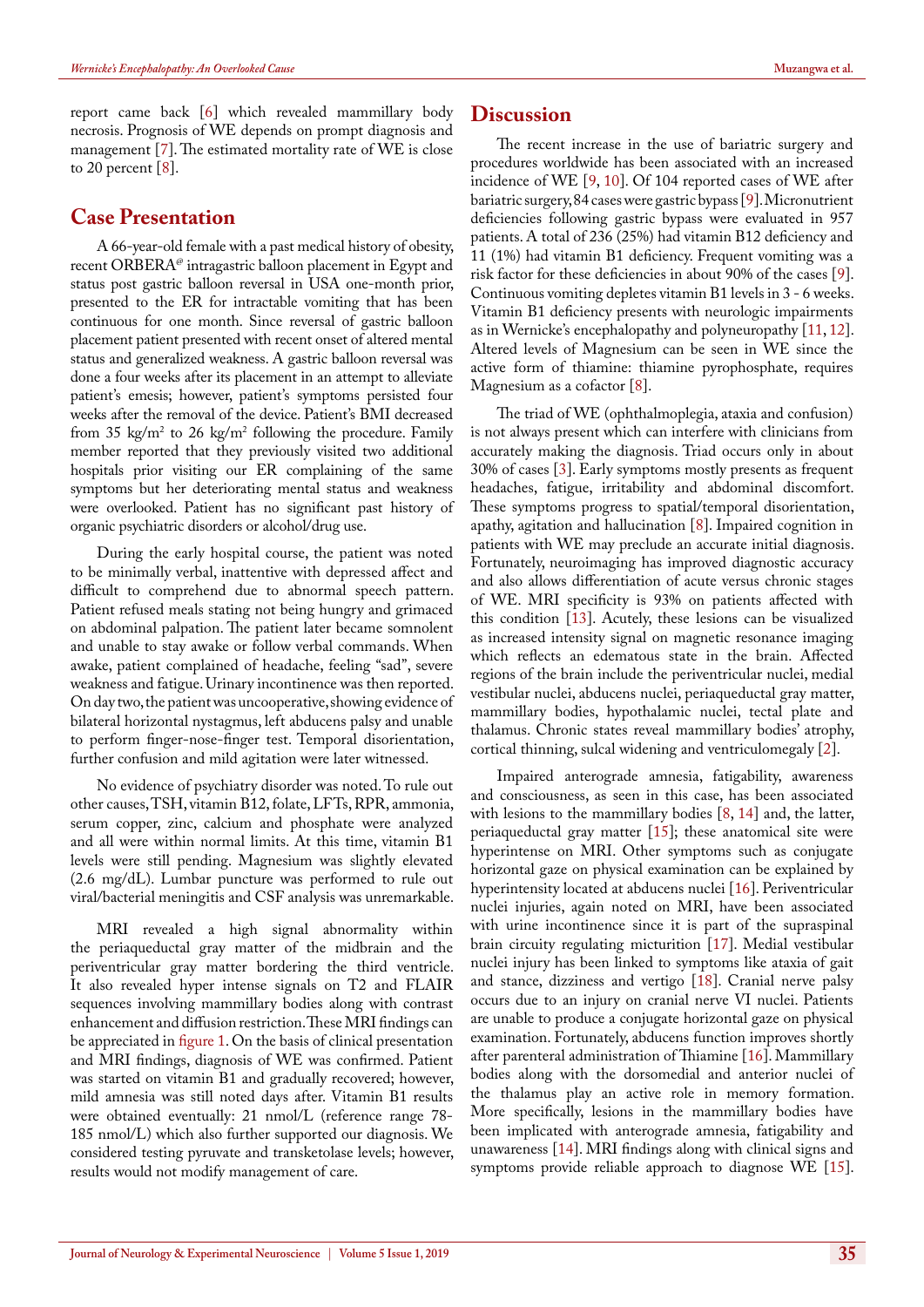

**Figure 1:** 66 y/o non-alcoholic female with history of intragastric balloon placement and reversal. MRI was performed on a 1.5 Tesla magnet. T2 FLAIR sequences revealed hyperintensity in the **(A)** medial vestibular nuclei, **(B)** abducens nuclei, **(C)** tectum of the midbrain (solid arrows) and periaqueductal grey matter (transparent arrow), **(D)** mammillary bodies, **(E)** medial thalami and periventricular region of the third ventricle. Diffusion weighted imaging **(F)** also revealed multiple regions of restricted diffusion including the medial thalamus (solid arrows) and periventricular region of the third ventricle (transparent arrows). Findings are consistent with diagnosis of Wernicke's encephalopathy.

The WE treatment was often insufficient, specifically ignoring low parenteral thiamine levels (77.2%). In case of suspicion, thiamine levels should be tested and treated adequately with parenteral thiamine supplementation [[10\]](#page-3-7). Current guidelines for bariatric surgery suggest preventive thiamine supplementation (12 mg) in multivitamin treatment for all patients undergoing surgery, but higher doses for patients with suspicion for deficiency [\[7](#page-3-17)]. All bariatric procedures can lead to deficiencies and therefore to WE. WE can be fully prevented by supplying prophylactic thiamine given either parenterally in vomiting patients or orally in non-vomiting patients [\[10](#page-3-7)]. WE onsets suggests that bariatric patients remain more vulnerable to vitamin B1 deficiency for life, and therefore require lifelong routine follow-up on their B1 status [[10\]](#page-3-7).

# **Conclusion**

The incidence of WE after restrictive bypass procedure has increased; yet, many physicians are not aware of it. Our

patient visited two separate hospitals for persistent vomiting before being admitted at our facility, however WE suspicion was overlooked. From this case we emphasize the importance of having a high suspicion index for vitamin deficiencies in patients with any history of intragastric balloon/ bariatric procedure and prolonged unretractable emesis. We also want to highlight that WE can still develop even if intragastric balloon placement is reversed. In the absence of the classic triad, MRI imaging can play a crucial role in the diagnosis of WE. The prognosis of WE depends on prompt diagnosis and vitamin B1 supplementation. In our case patient was given 200 mg IV TID for 8 days, then 100 mg PO for 6 months. Patient was also started on folic acid and vitamin B12. In the absence of early diagnosis and management, WE can evolve into Korsakoff syndrome or death.

# **Acknowledgements**

We would like to thank our patient for giving us permission